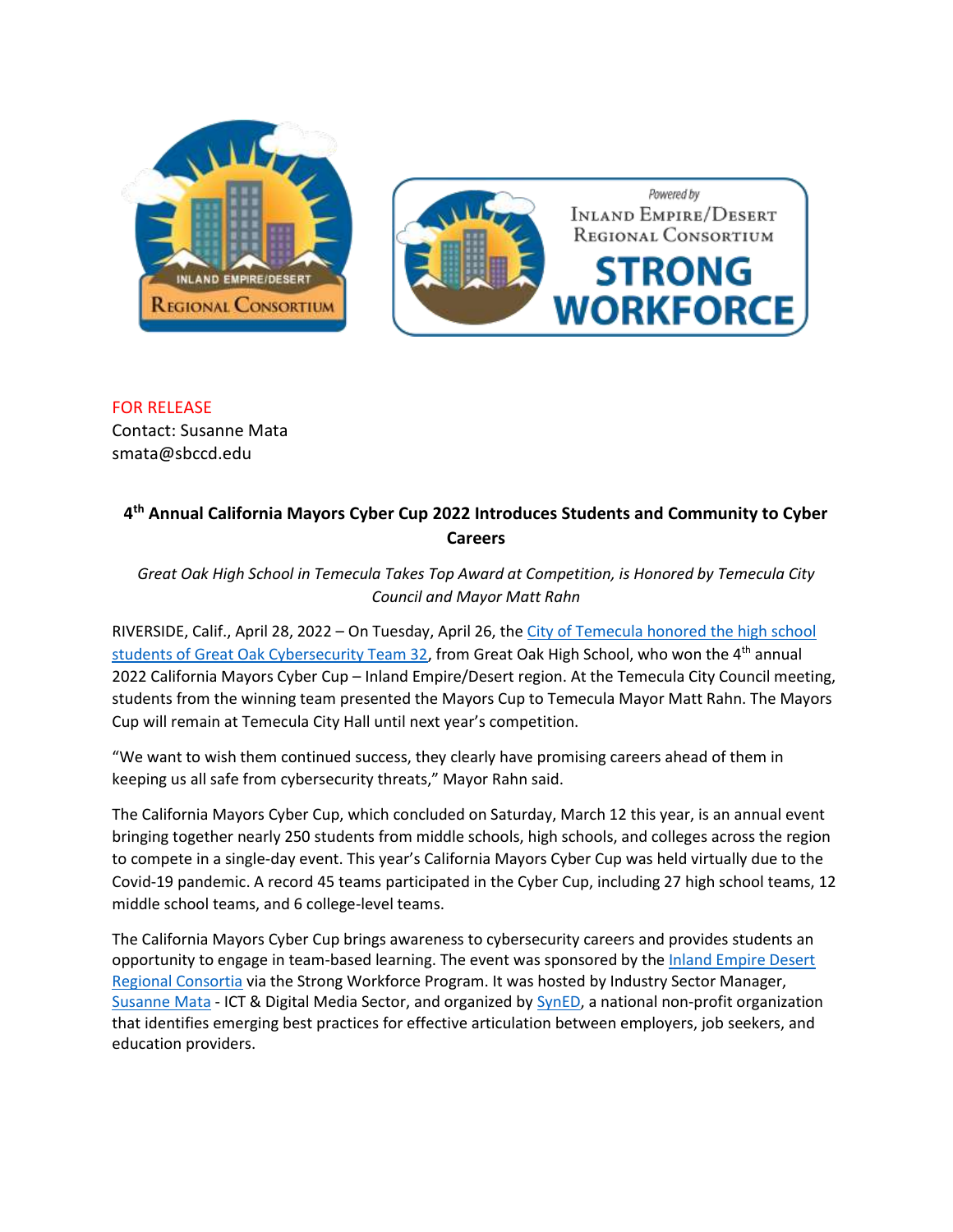The Mayors Cup, given to the top high school team, was awarded to the Great Oak Cybersecurity Team 32, from Great Oak High School, under the guidance of Coach Christian Meglio, in Temecula, CA. Medals were awarded for 1<sup>st</sup>,  $2^{nd}$ , and  $3^{rd}$  place for middle school, high school, and college students.

A perpetual college trophy, which is kept on the campus of the winning team until the next competition, was awarded to the 1<sup>st</sup> place RCC Cyber Tigers from Riverside City College, with Coach Skip Berry guiding the team. The college trophy won't be changing hands – Riverside City College supplied the winning team in last year's Cyber Cup. The 1<sup>st</sup> place team among middle schools was the Cyber Knights 2, with Coach Becky Baez, from Landmark Middle School in Moreno Valley, CA.

After the competition Dr. Yxstian Gutierrez, Mayor of Moreno Valley, congratulated the students, saying, "On behalf of the City Council and the entire Moreno Valley community, I want to offer my heartfelt congratulations to this year's award winners. I would also like to congratulate everyone who worked so hard to prepare for this year's competition, students and educators alike, who had the foresight to advocate for such a critical career."

"This cyber cup was a rigorous 3-hour competition with topics such as, open-source intelligence log analysis cryptography, Linux and more," Mayor Gutierrez added. "Make no mistake the students that participated have what it takes to be a leader in the future of cyber security."

The competition "game" was hosted on the [Cyber Skyline](https://cyberskyline.com/) platform, the same platform that is used by the well-known National Cyber League (NCL).

The week preceding the Saturday competition featured daily virtual "Live@5" events with speakers from academia, businesses, the cybersecurity industry, the community, and State and local government joining student and parents. Up to 200 attendees each day listened to the speakers address the importance of cybersecurity careers and how students can begin their journey to exciting, well-paid careers using the region's cybersecurity career technical education pathway.

This year, event organizers had Job Developers from local Community Colleges share resume ideas, and representatives from local businesses and municipal employers discussed what they look for in candidates for internships and full-time employees.

"This was our 4<sup>th</sup> year of the Inland Empire/Desert regional California Mayors Cyber Cup. The LIVE@5 event again was a week-long endeavor where we focused our attention of building awareness between the students and employers. Our Community College Job Developers did an outstanding job on bringing real, local employers that can and do hire our students, including the local municipalities like Murrieta and the County Public Health IT from San Bernardino. This was a clear 'win' for all involved," shared Susanne Mata, Regional Director and Industry Sector Manager.

"As and ICT leader for the Moreno Valley Unified School District, we want to provide opportunities to all of our students to engage and grow. This year our participation numbers did just that – we had 248 participants that included eleven high schools, four middle schools and five colleges. We are extremely proud to work closely with Ms. Susanne Mata to build a pipeline of talent for the region," said Ms. Latoysha Brown, Director of College and Career Readiness for Moreno Valley Unified School District.

## Full list of California Mayors Cyber Cup (Inland Empire/Desert Region) 2022 Winners

*Middle School*